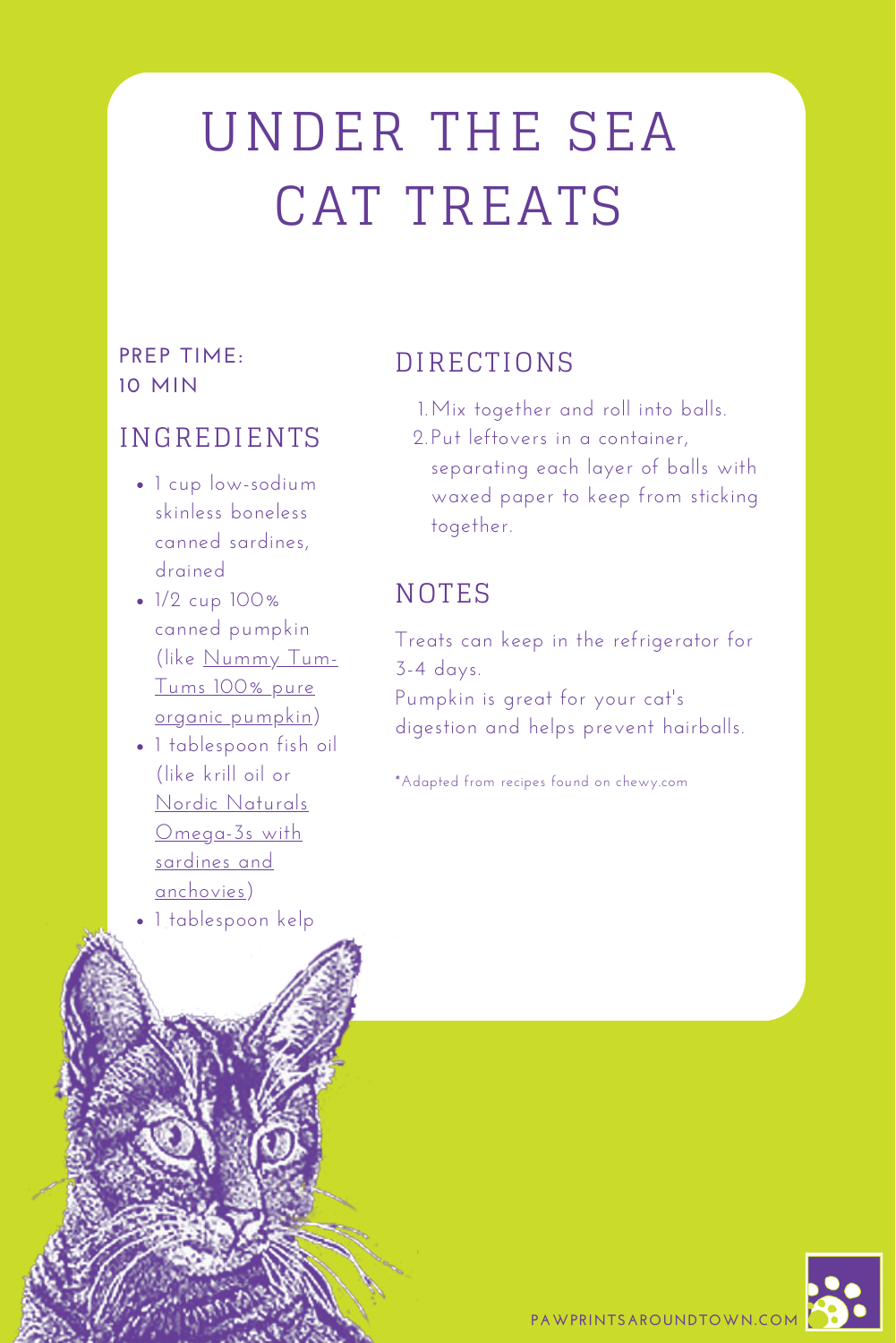# NO-BAKE PUMPKIN PIE NIBBLES

#### **TOTAL TIME: 20 MIN**

#### INGREDIENTS

- $\cdot$   $\frac{1}{2}$  cup nut butter, natural organic
- $\bullet$  1 cup pumpkin, organic (not pie filling)
- 1 tsp. cinnamon3 tbsp. honey
- 21/2 cups oats

## **NOTES**

They are also human safe!! They taste good!

Calories: 59, Fat: 2.6, Cholesterol: 0, Sodium: 1.1, Carbs: 7, Fiber: 1, Sugar: 2, Protein: 2 \*Adapted from a recipe from www.peanutbutterandpeppers.com



## DIRECTIONS

- Add parchment paper to a baking 1. sheet; set aside.
- In a bowl, add nut butter, pumpkin, 2. cinnamon and honey; mix until incorporated.
- Add the oats; mix well. If the 3. consistency seems too wet, add a pinch more oats.
- Grab a chunk of the batter and roll 4. into balls and place on prepared baking sheet. Do the same until no more batter remains.I rolled my balls into the size of a golf ball, maybe a little bigger.
- 5.Place the baking sheet in the fridge to let the balls harden a bit, then store in the refrigerator in an airtight container for up to 3 weeks or place in the freezer for up to 3 months.